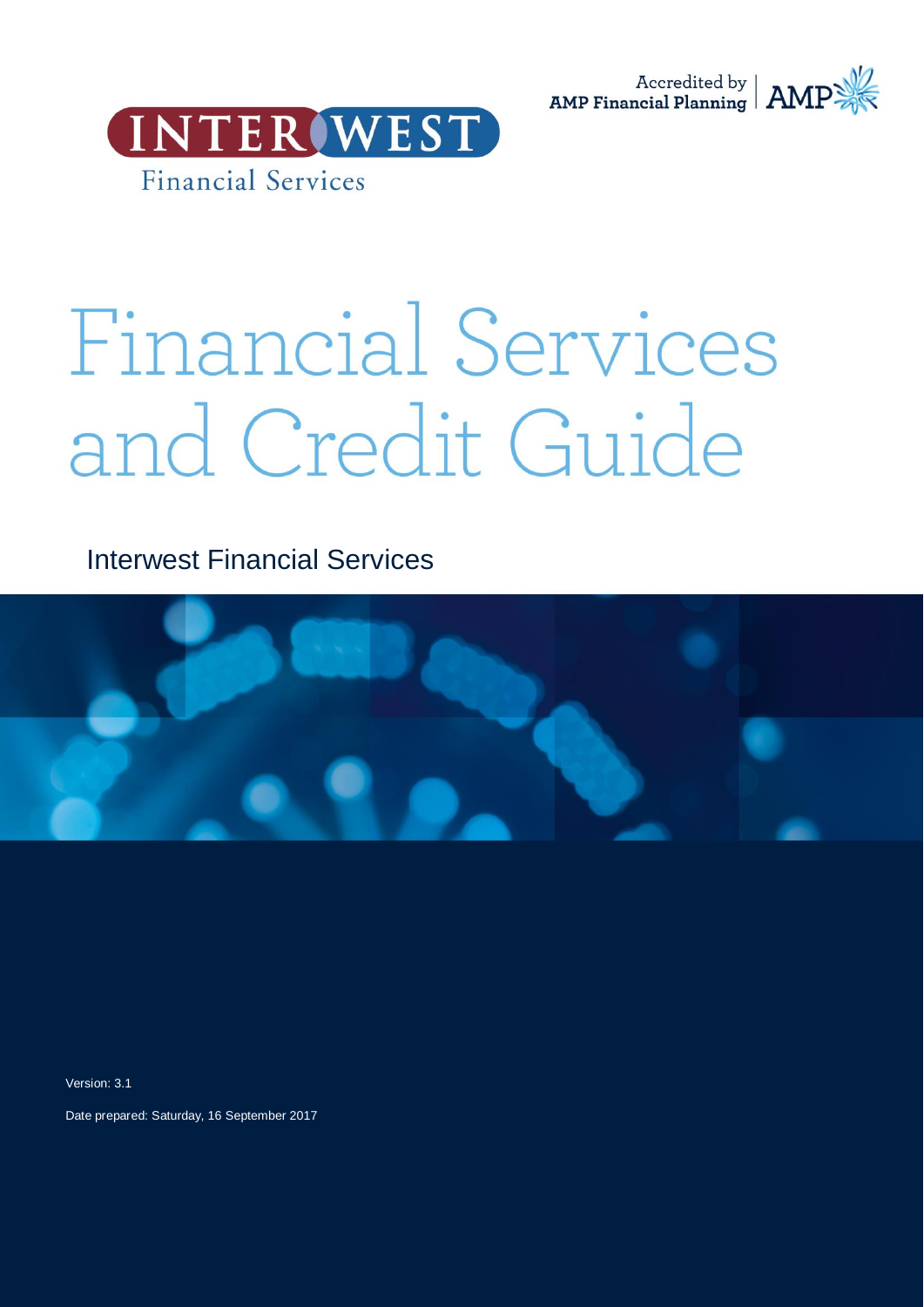It is important that you read this Financial Services and Credit Guide (FSCG). It contains information that will help you decide whether to use any of the financial services offered by us, as described in this guide, including:

- who we are and how we can be contacted
- the advice and services we provide
- information about our licensee AMP Financial Planning Limited (AMP Financial Planning)
- our fees and how we, your adviser and AMP Financial Planning, are paid in connection with those services
- how we manage your private information
- how you can complain about a matter relating to us or AMP Financial Planning

### Documents you may receive

We will provide you with a number of documents as you progress through our financial planning process to capture each stage of your advice journey. We may provide these documents to you electronically to your nominated email address, unless otherwise agreed.

When we provide personal advice it will normally be documented and provided to you in a Statement of Advice (SoA), known as a financial plan. The financial plan contains a summary of your goals and the strategies and any financial products we may recommend to achieve your goals. It also provides you with detailed information about product costs and the fees and other benefits we and others will receive, as a result of the advice we have provided.

If we provide further personal advice a financial plan may not be required. We will keep a record of any further personal advice we provide you for seven years. You may request a copy of such records by contacting our office during that period.

If we recommend or arrange a financial product for you we will provide a product disclosure statement (PDS) or investor directed portfolio service (IDPS) guide where relevant. These documents contain the key features of the recommended product, such as its benefits and risks as well as the costs you will pay the product provider to professionally manage that product.

You should read any warnings contained in your advice document, the PDS or IDPS guide carefully before making any decision relating to a financial strategy or product.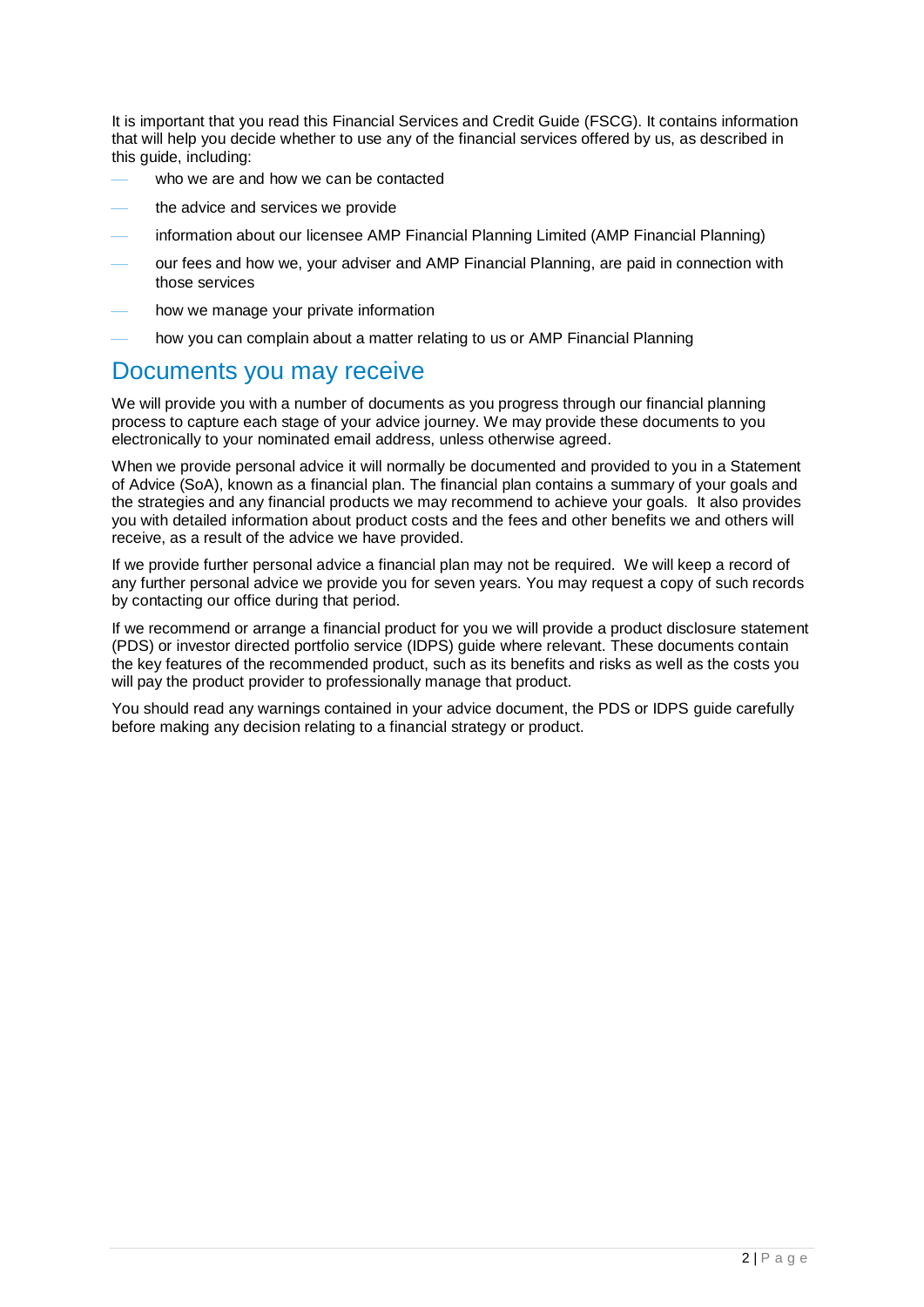# About our practice

### **Summary of the business**

| <b>Name</b>                             | Interwest Financial Services Pty Ltd trading as Interwest Financial<br>Services |  |
|-----------------------------------------|---------------------------------------------------------------------------------|--|
| <b>Australian Business Number</b>       | 99 008 956 876                                                                  |  |
| <b>Authorised representative number</b> | 249522                                                                          |  |
| <b>Credit representative number</b>     | 371248                                                                          |  |
| Our office contact details              |                                                                                 |  |
| <b>Address</b>                          | Unit 6, Level 1, 48 Kishorn Road, Applecross, WA 6153                           |  |
| <b>Phone</b>                            | 08 6436 0000                                                                    |  |
| <b>Fax</b>                              | 08 6436 0099                                                                    |  |
| <b>Email</b>                            | advice@interwest.com.au                                                         |  |
| <b>Website</b>                          | www.interwest.com.au                                                            |  |

This guide provides information about our advisers including their contact details, qualifications, experience, the services they may offer and financial products they can provide advice on.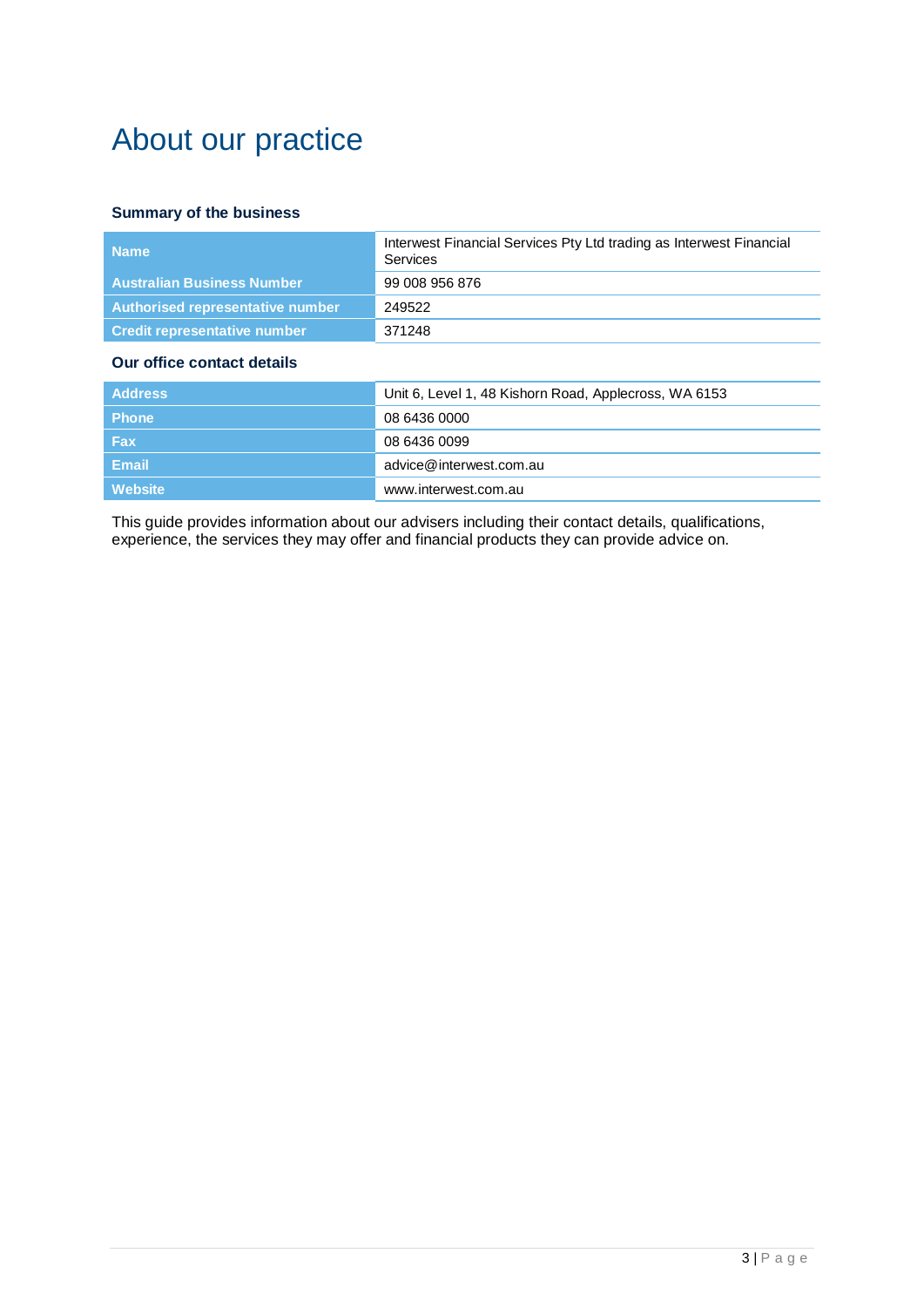# Our advice and services

We can provide you with personal and general advice about specific services and financial products listed below. We can also arrange for financial products to be issued without advice from us.

Individual advisers within our practice may not be qualified to provide advice in all of the services and products noted below. Their individual profile guides will note any limitations to the advice they are qualified to provide. At all times we will ensure the appropriate adviser is available to you to provide advice consistent with your goals.

The following table sets out the areas of advice we can help you with as well as the products and services we can arrange.

Any additional advice or services we can offer you, or limitations to the list below, will be outlined in **Our Financial Advisers and Credit Advisers** on page [15.](#page-14-0)

| We can provide advice on |                                                                                  | We can arrange the following products and<br><b>services</b> |                                                                                                                      |
|--------------------------|----------------------------------------------------------------------------------|--------------------------------------------------------------|----------------------------------------------------------------------------------------------------------------------|
|                          | Investments strategies (strategic asset<br>allocation and goals based investing) |                                                              | Superannuation, including retirement savings<br>accounts                                                             |
|                          | Budget and cash flow management                                                  |                                                              | Self-managed superannuation funds (SMSF)                                                                             |
|                          | Debt management (including borrowing for                                         |                                                              | Employer superannuation                                                                                              |
|                          | personal and investment purposes)                                                |                                                              | Managed investments                                                                                                  |
|                          | Salary packaging                                                                 |                                                              | Separately managed accounts                                                                                          |
|                          | Superannuation strategies and retirement<br>planning                             |                                                              | Investor directed portfolio services (for example,<br>administration platforms)                                      |
|                          | Personal insurance                                                               |                                                              | Deposit and payment products (for example                                                                            |
|                          | Estate planning                                                                  |                                                              | term deposits, cash management accounts and                                                                          |
|                          | Centrelink and other government benefits                                         |                                                              | non-cash payment products)                                                                                           |
|                          | Ongoing advice and services, including regular                                   |                                                              | Standard margin loans                                                                                                |
|                          | portfolio reviews<br>Aged care                                                   |                                                              | Retirement income streams, including pensions<br>and annuities                                                       |
|                          |                                                                                  |                                                              | Personal and group Insurance (life cover,<br>disability, income protection and trauma)                               |
|                          |                                                                                  |                                                              | Life investment products including whole of life,<br>endowment and bonds                                             |
|                          |                                                                                  |                                                              | Exchange traded funds and Listed investment<br>companies                                                             |
|                          |                                                                                  |                                                              | Arranging for listed securities, shares and<br>debentures to be bought and sold via a platform<br>and broker.        |
|                          |                                                                                  |                                                              | Where an administration platform is<br>recommended, we also offer a Limited<br>Managed Discretionary Account service |
|                          |                                                                                  |                                                              | Limited selection of investment guarantees                                                                           |

AMP Financial Planning maintains an approved products and services list, which includes products issued by AMP companies and a diversified selection of approved Australian and International fund managers. These have been researched by external research houses as well as our in-house research team.

AMP Financial Planning periodically reviews these products to ensure that they remain competitive with similar products that address similar client needs and objectives. Generally, we recommend products that are on the approved products and services list. However, if appropriate for your needs, we may, subject to AMP Financial Planning's approval, recommend other products.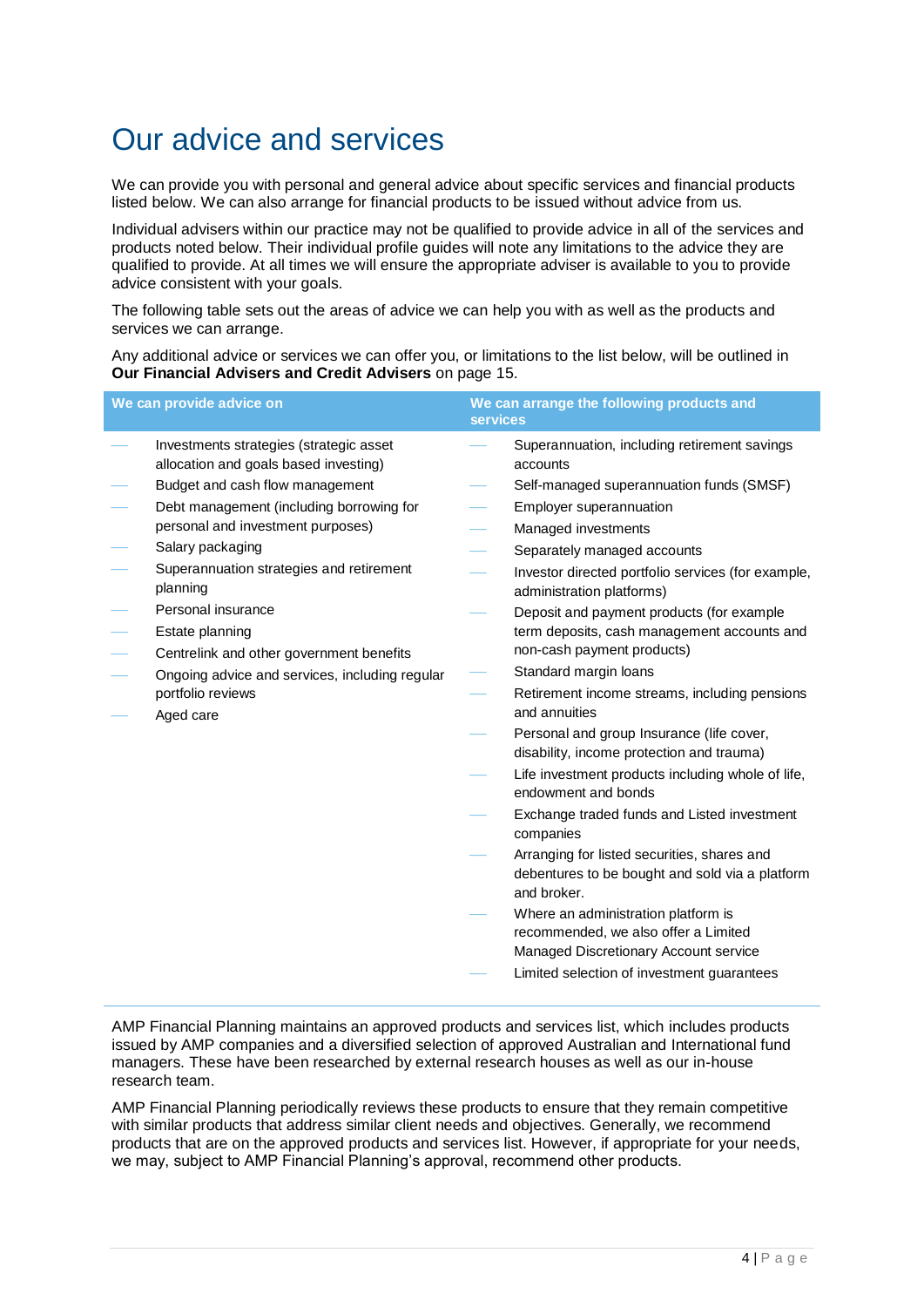A copy of the approved products and services list can be supplied to you upon request.

If we recommend a new platform or portfolio administration service, we use those issued or promoted by the AMP Group or as otherwise approved by AMP Financial Planning and where appropriate to your circumstances.

As at March 2017, the lenders whose products are most commonly recommended by Accredited Mortgage Consultants authorised by AMP Financial Planning Pty Limited are:

- AMP Bank
- ANZ
- ING Direct
- AFG Home Loans

Macquarie Bank

Suncorp

St George

**Westpac** 

National Australia Bank

Commonwealth Bank

### Tax implications of our advice

Under the Tax Agent Services Act 2009, Interwest Financial Services is authorised by the Tax Practitioners Board to provide tax (financial) advice services on matters that are directly related to the nature of the financial planning advice provided to you. We will not consider any other tax matters in our advice to you. Where tax implications are discussed they are incidental to our recommendations and only included as an illustration to help you decide whether to implement our advice.

### Transaction services

If you do not require advice, we can also arrange for you to apply for limited types of financial products where we can take your instructions and arrange for the transaction to be completed, without providing personal advice. If you wish to proceed without our advice, we will ask you to confirm your instructions, which we will document in writing. You can ask us for a copy of this documentation at any time.

### Your relationship with us and using our services

You can contact us directly with any instructions relating to your financial products. This includes giving us instructions by telephone, mail or email. We can only accept your instructions via email once you have signed an authority form.

We will work with you to agree what advice and services we will provide and when and how often we will provide them.

Where you agree to ongoing advice and services, the details will be documented and provided to you in a service agreement. This includes the frequency of contact between us, service standards that may apply, any ongoing fee arrangements and how the service can be terminated.

If at any time you wish to terminate your relationship with us, please contact us using the details shown in this quide.

### Changing service providers

To ensure that you are provided at all times with ongoing servicing to meet your financial needs, we may transfer our rights and obligations under our servicing arrangement with you to another adviser or financial planning practice within the AMP network or to another AMP licensee (the new service provider). If we do this, the new service provider will provide the ongoing servicing to you and will be entitled to the agreed on-going fees. The new adviser will also take over the rights and obligations on the same terms and conditions set out in the servicing arrangement and we will be released from those rights and obligations. We'll write to you in advance of a transfer occurring, to introduce your new service provider. You may notify your new service provider at any time if you want to vary or end your servicing arrangements.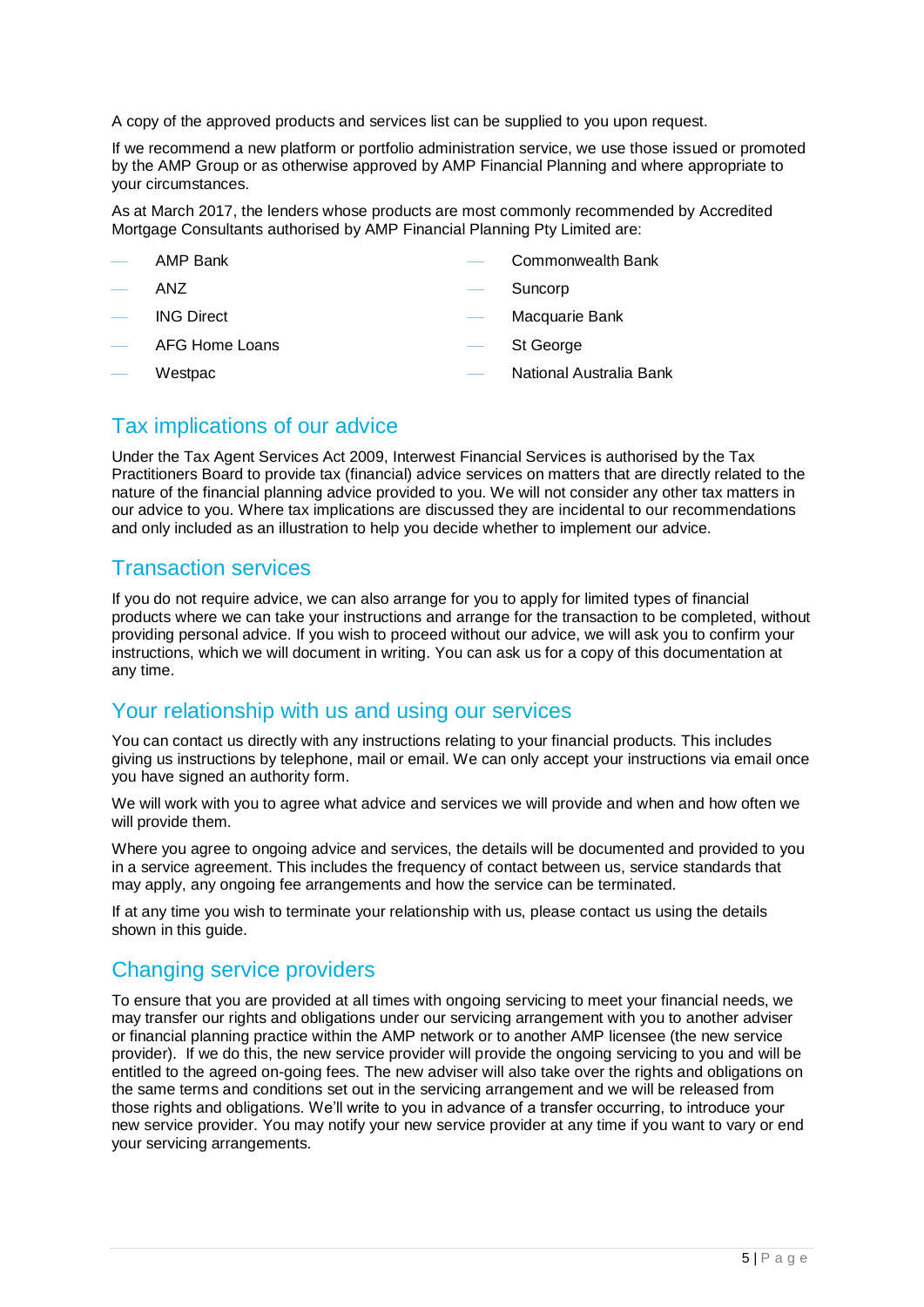### Providing information to us

It is important that we understand your circumstances and goals, so that we can provide you with appropriate advice and services. You have the right not to provide us with any personal information. Should you choose to withhold information, or if information you provide is inaccurate the advice or services we provide you may not be appropriate for you.

It is also important that you keep us up to date by informing us of any changes to your circumstances so we are able to determine if our advice continues to be appropriate.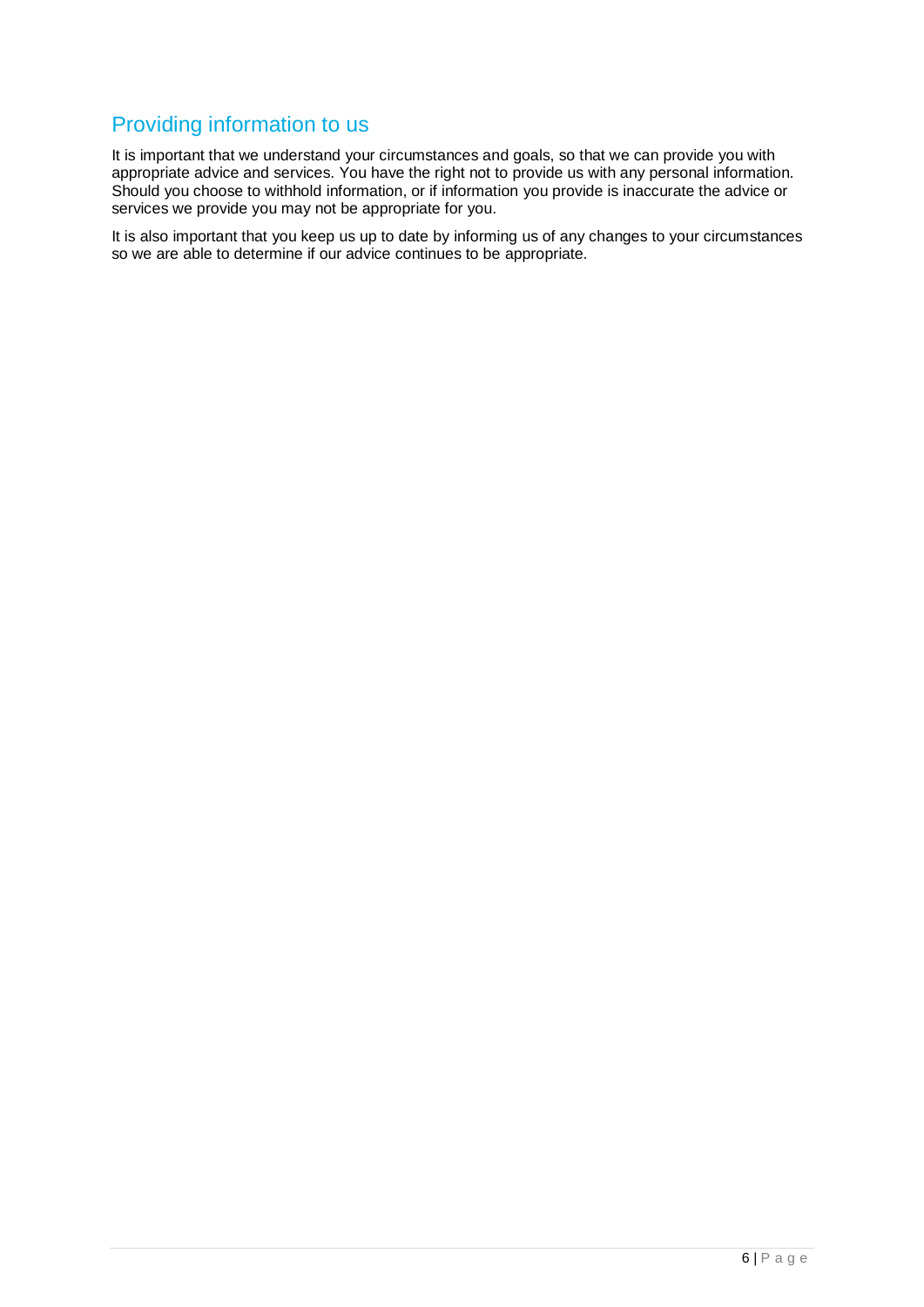# Our fees

The fees charged for our advice and services may be based on a combination of:

- A set dollar amount; or
- A percentage based fee.

Our agreed advice and service fees may include charges for:

- Initial advice; and
- Ongoing advice.

Please note that for services in relation to insurance, banking deposit products, some loan products and older investment products, commissions may be paid by the product provider as follows:

- Initial commission a percentage of the value of your investment contributions, loan balance or insurance premiums; and
- Ongoing commission a percentage of the value of your investment balance, outstanding loan amount or premiums, usually calculated at the end of each month in which you hold the investment or loan, or on renewal of insurance products.

### **Payment methods**

We offer you the following payment options for payment of our advice fees:

- BPAY, direct debit (savings), credit card or cheque; and
- Deduction from your investment.

All fees and commissions will be paid directly to AMP Financial Planning as the licensee. They retain a percentage (as a licensee fee) to cover their costs and the balance is passed on to us. The percentage is determined annually, based on a number of factors, including our business revenue for the prior year.

For details of our service fees, please refer to **Schedule of fees** on page [19.](#page-18-0)

### Fixed service fees

We offer the following services at these fees:

| <b>Service</b>                                                                                                                                                                    | <b>Fee</b>   |
|-----------------------------------------------------------------------------------------------------------------------------------------------------------------------------------|--------------|
| Service and Review Packages<br>We have varied packages available that will be tailored<br>to your needs and discussed with you when reviewing<br>your advice and recommendations. | From \$3,000 |

### Other costs

Where other costs are incurred in the process of providing our advice and services to you, you will be liable for these costs. However, we will agree all additional costs with you prior to incurring them.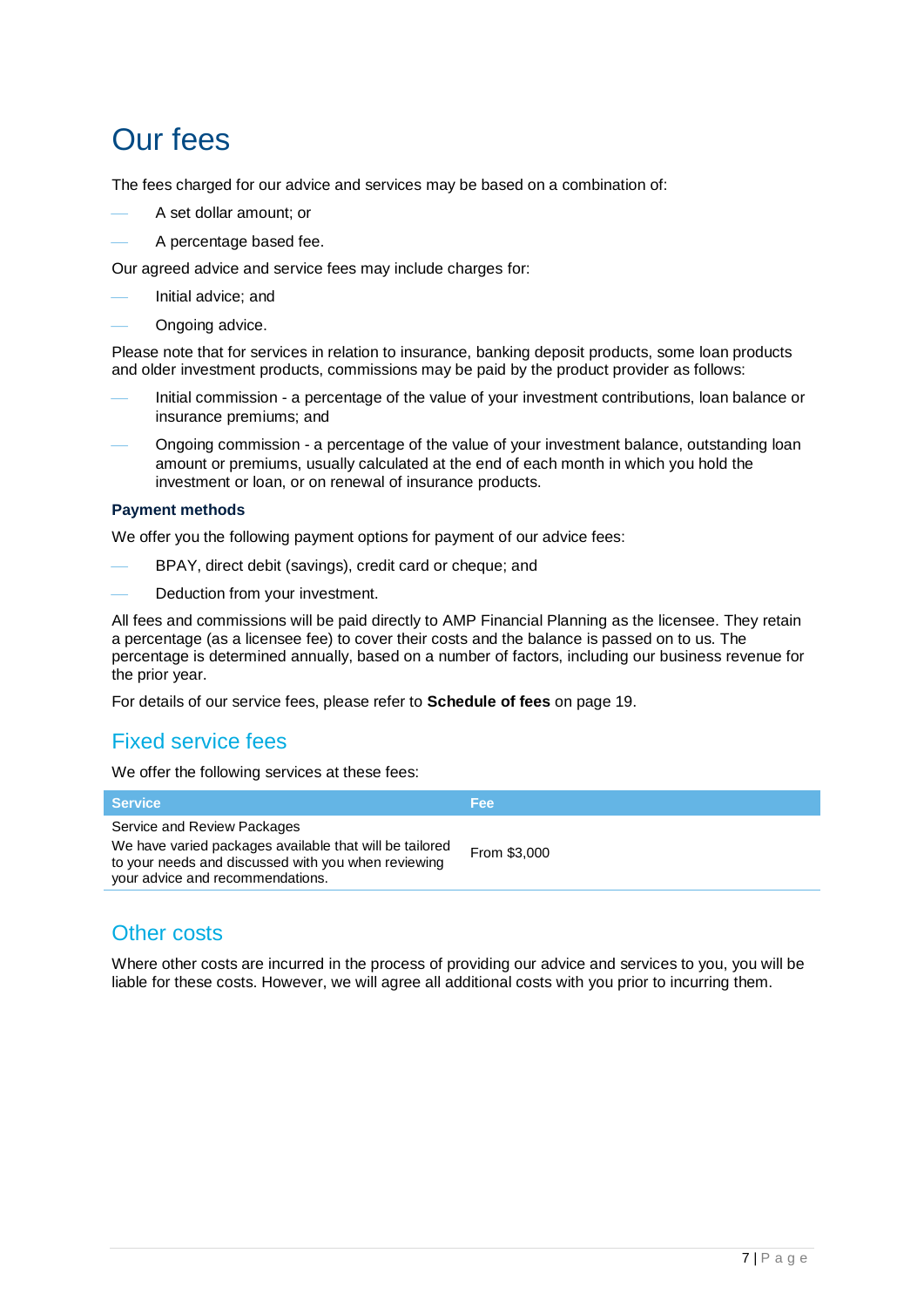### Other benefits we may receive

The following is a list of benefits we may receive other than those explained above. These are not additional costs to you. These benefits may be monetary or things like training, events or incentives we are eligible for.

In addition to the payments we may receive for our advice and services, we may receive other support services. These can include financial and training assistance, prizes and awards or events in recognition of financial planning excellence and innovation, and business performance.

We may also participate in business lunches or receive corporate promotional merchandise tickets to sporting or cultural events and other similar items.

### **Development, management and advice recognition**

We may be eligible for Development management and advice (DMA) recognition payments based on our performance relative to other AMP Financial Planning practices in the previous year. Up to 30% of all AMP Financial Planning practices may be eligible for DMA payments.

The DMA payment is based on a percentage of our practice revenue. Our DMA percentage will be set annually and may range from 0% to 10% depending on our ranking. The relevant percentage is then applied to our practice revenue and the resulting payments are received twice a month (the 'payment period').

For example, if our DMA is set at 3% and our revenue for the payment period was \$8,500, we would receive \$8,500 x 0.03 = \$255. Assuming an average revenue of \$8,500 per payment period, the total DMA payment received in a year would be \$255 x 24 = \$6,120.

#### **How our performance is ranked**

Ranking of practices is determined yearly by a points system which is a broad measure of the growth and professionalism of our practice as compared to other practices in the AMP Financial Planning network. The points system is based on a combination of factors within a balanced scorecard such as the quality of our services, compliance, our business goals and our engagement with our clients through a measure called Advice Growth Index (AGI). AGI measures the value of our fee for service revenue and the change in our clients' product holdings over the prior measurement period (usually a period of approximately 12 months).

### **Business growth advice payments**

All practices within the AMP Financial Planning network are eligible for Business Growth Advice (BGA) payments. The payments are based on our practice revenue.

BGA payments are set at 1% of our practice revenue. Payments are received twice each month. For example, if our practice revenue was \$8,500 in a payment period, we would receive \$8,500  $\times$  0.01 = \$85. Assuming an average revenue of \$8,500 per payment period, the total BGA payment received in a year would be \$85 x 24 = \$2,040.

### **Business buy-back option**

If we leave the financial services industry or can no longer appropriately service a selection of our clients, and cannot find a buyer, AMP Financial Planning will either look after our clients or appoint one of its authorised representatives to do so.

If this happens, AMP Financial Planning makes available a facility for practices to transfer the servicing rights of their clients. The valuation will vary depending on certain factors including the annual recurring revenue of our practice and the level of our service standards.

#### **Personal and professional development**

AMP Financial Planning provides personal and professional development opportunities in the form of a multi-tiered development program, offered annually to qualifying practices.

### **Summit**

The Summit is a national convention available to advisers from all AMP Financial Planning practices. AMP Financial Planning subsidises the expenses of those who attend the convention up to a maximum value of \$1,200 per annum per practice.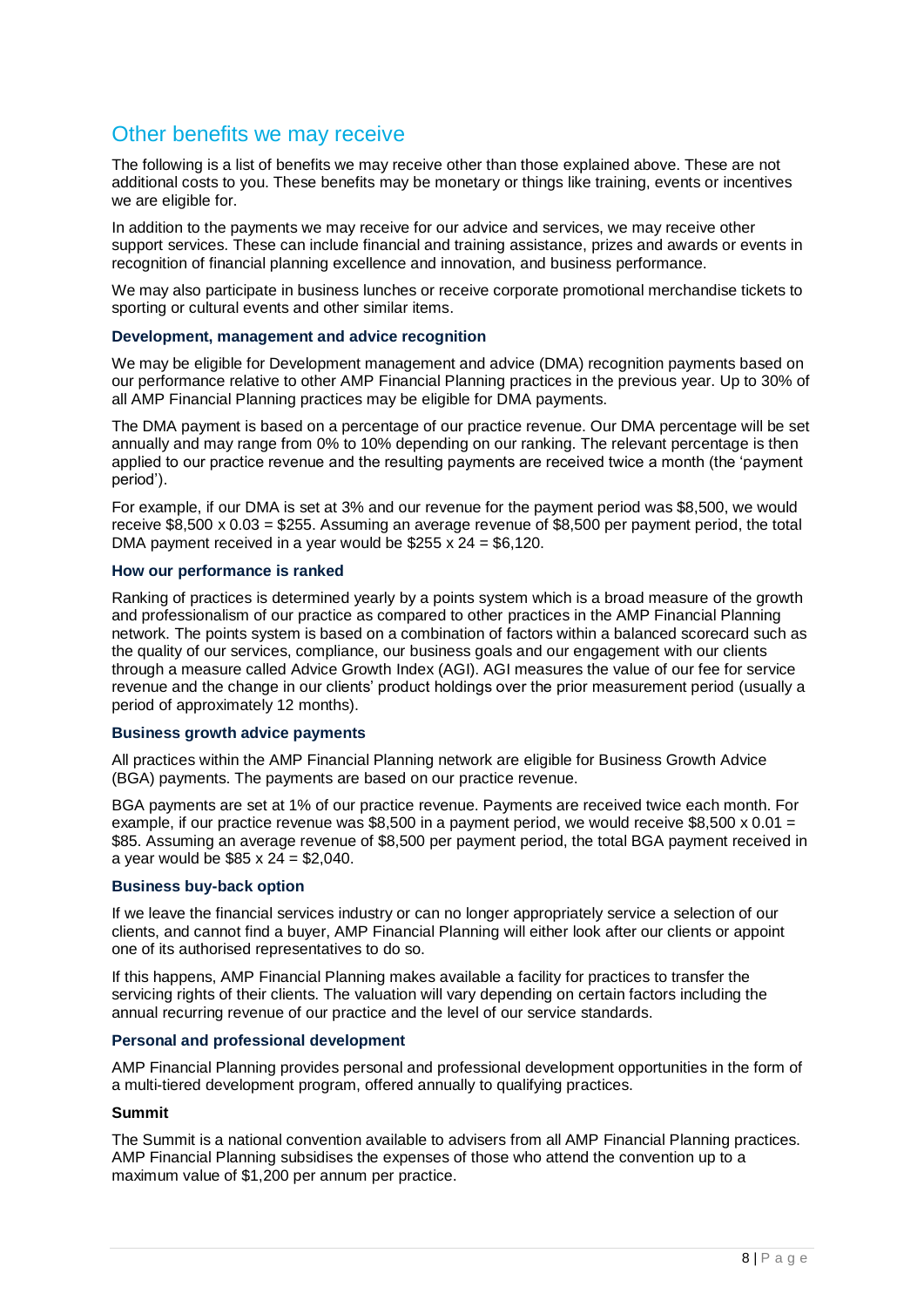### **Mid-tier study tours**

AMP Financial Planning will subsidise the cost of our participation in certain personal and professional development programs if we meet specific qualification criteria. The qualifying criteria is based on a combination of factors including the quality of our services, our business goals and our ranking against other practices in AMP Financial Planning. The maximum amount of this subsidy is \$12,000 per annum per practice.

### **Amicus program**

In addition to the above, certain practices that meet additional qualification criteria will be eligible to participate in the Amicus program, an additional personal and professional development program organised by AMP Financial Planning. The additional qualification criteria requires long term achievement of the mid-tier study tour criteria. If a practice qualifies for the Amicus program, AMP Financial Planning will subsidise the cost of their participation up to a maximum value of \$15,000 per annum per practice.

### **Para-planning costs subsidy**

We may be eligible for a subsidy from AMP in relation to paraplanning costs, depending on the number of paraplanning requests that we make in a particular month. If our practice submits a minimum of 5 paraplanning requests per eligible authorised representative in our practice, we receive a discount of up to 25% in relation to these costs. For example, if the total cost of 5 SOAs is \$1,000 we will receive a discount of up to \$250 (25% x \$1,000 = \$250) and pay a discounted fee of minimum \$750.

### **Placement fees**

From time to time AMP Financial Planning will receive fees from brokers or product issuers (including AMP group companies) for arranging client participation in Initial Public Offerings (IPOs) of securities (such as shares and rights issues). The fee, which is generally a percentage of the fee paid to the broker, varies from offer to offer and by the level of participation by AMP Financial Planning. We may share in this fee based on the level of participation by our clients.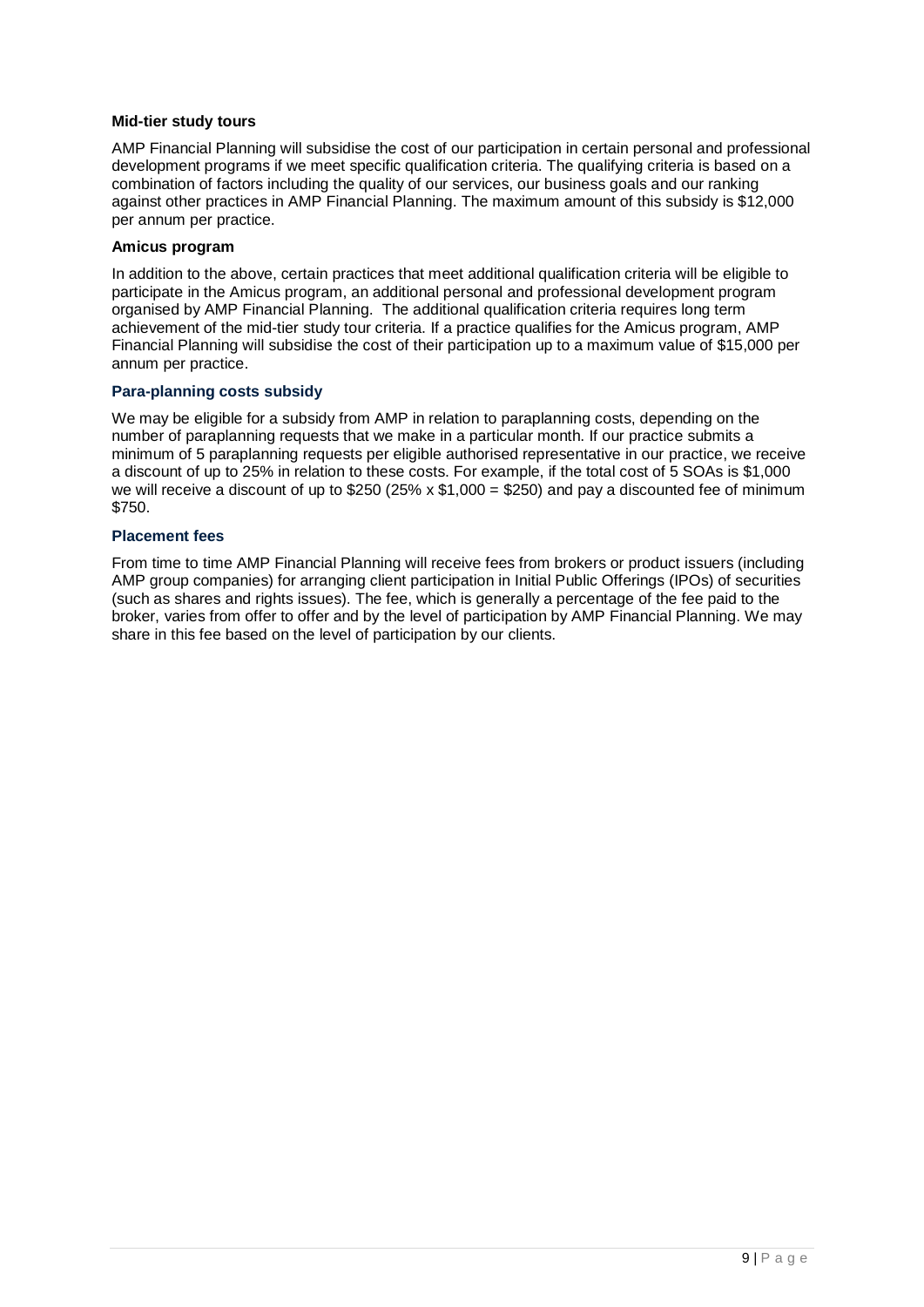# Relationships and associations

It is important that you are aware of the relationships that AMP Financial Planning has with providers of financial services and products as they could be seen to influence the advice you receive.

### About our licensee

AMP Financial Planning Pty Limited

ABN 89 051 208 327

Australian Financial Services Licensee and Australian Credit Licensee

Licence No: 232706

AMP Financial Planning is a member of the AMP Group and has:

- Approved the distribution of this FSCG
- Authorised us to provide advice and other services as described in this FSCG
- Authorised us to provide credit assistance services to you

AMP Financial Planning's registered office is located at 33 Alfred Street, Sydney, NSW 2000.

### About the AMP Group

AMP Financial Planning is a member of the AMP group of companies. We can provide advice on products from a wide range of financial product providers, some of which are part of the AMP Group and as such AMP Financial Planning is affiliated with:

| $\overline{\phantom{m}}$ | National Mutual Funds Management             |  | AMP Capital Funds Management Limited        |  |  |
|--------------------------|----------------------------------------------|--|---------------------------------------------|--|--|
|                          | Limited                                      |  | <b>AMP Capital Investors Limited</b>        |  |  |
|                          | <b>NMMT</b> Limited                          |  | <b>AMP Superannuation Limited</b>           |  |  |
| $\overline{\phantom{m}}$ | N.M. Superannuation Pty Limited              |  | AMP Life Limited                            |  |  |
| $\overline{\phantom{m}}$ | <b>Multiport Pty Limited</b>                 |  | Cavendish Superannuation Pty Ltd            |  |  |
|                          | ipac asset management limited                |  | <b>Australian Securities Administration</b> |  |  |
|                          | <b>AMP Bank Limited</b>                      |  | Limited (ASAL)                              |  |  |
|                          | <b>SMSF Administration Solutions Pty Ltd</b> |  | Super IQ Pty Ltd                            |  |  |

If we recommend a product issued by the AMP Group or a third party product issuer, they will benefit from our recommendation by receiving product, administration and investment fees, as well as fees paid by fund managers to distribute their product. These fees are all disclosed in the relevant PDS or IDPS guide.

Authorised representatives and/or staff employed in our business may hold shares in AMP Limited, whose share price may be favourably affected by the sale of products issued by AMP Group companies.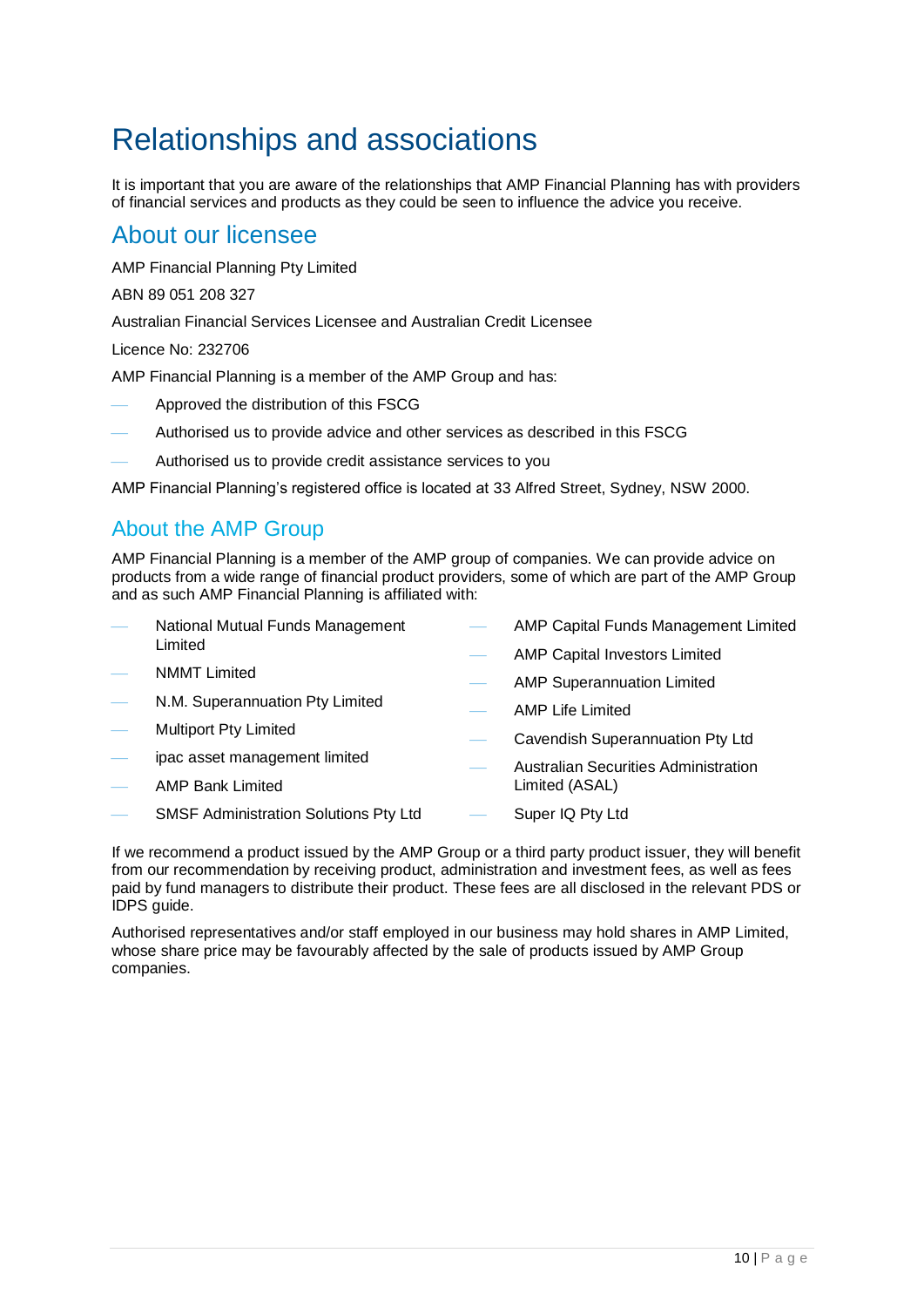### AMP Financial Planning's relationships with other companies

AMP Services Limited provides administration services and distribution infrastructure services to several issuers of financial products and loan products under agreements entered into prior to 1 July 2013.

In return for those services, AMP Services Limited receives remuneration as set out below:

- For investment products and loan products up to 0.33%\* p.a. of funds under administration, the balance of any relevant cash account or the total loan value outstanding.
- For insurance products up to 10%\* p.a. of the total premium paid.

#### \*includes GST

By way of example:

- If total funds under administration for a particular investment product is \$10 million, AMP Services Limited would receive \$33,000.
- If total premiums for insurance products are \$1 million, AMP Services would receive up to \$100,000.

From time to time, AMP Services Limited may facilitate access to AMP Financial Planning and its authorised representatives for issuers to train or educate AMP Financial Planning and its authorised representatives on their products.

### Arrangements with platform providers

We have arrangements with third parties for administration and support services in relation to the products below.

### **WealthView eWRAP and PortfolioCare administration services**

The range of WealthView and PortfolioCare administration services are issued by companies in the AMP Group. These companies have an agreement with Asgard Capital Management Limited (Asgard) under which Asgard administers the WealthView eWRAP and PortfolioCare administration services in addition to administration and support services also provided by AMP companies.

If you access a product in the WealthView eWRAP or PortfolioCare range, then administration and, where applicable, custodial share and trustee fees are deducted from your account. These fees, as set out in the product disclosure statement or IDPS Guide, are paid to AMP Financial Planning after deduction of expenses for administration and support described above.

A full description of the fees is in the relevant product disclosure statement or IDPS guide. Our practice does not receive any part of these payments.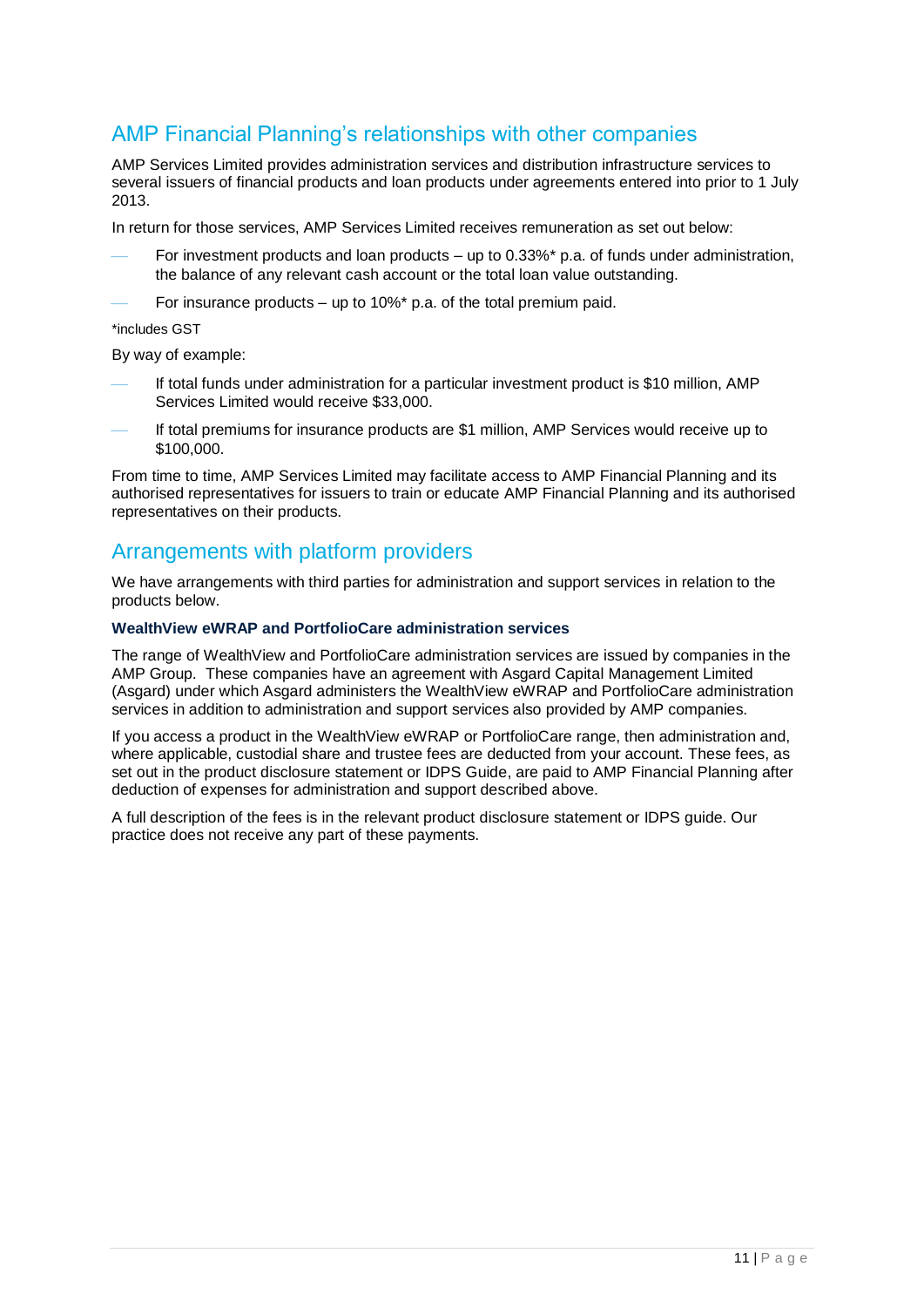# Confidence in the quality of our advice

If at any time you feel like you are not satisfied with our services, the following will help you understand your options and find a resolution.

- Contact your adviser and tell them about your complaint.
- If your complaint is not satisfactorily resolved within three days, please contact AMP Advice Complaints on [advicecomplaints@amp.com.au,](mailto:advicecomplaints@amp.com.au) or put your complaint in writing and send it to:

**Attention: National Manager, Advice Complaints** Level 12, 33 Alfred Street

Sydney NSW 2000

- 
- AMP Advice Complaints will try to resolve your complaint quickly and fairly.
- If your complaint has not been resolved satisfactorily, you may escalate your complaint to one of the following External Dispute Resolution Schemes listed in the following below.

|                                                             | <b>Financial Ombudsman Service (FOS)</b> |
|-------------------------------------------------------------|------------------------------------------|
|                                                             | GPO Box 3                                |
| Any issues relating to financial                            | <b>Collins Street West</b>               |
| advice, investments, superannuation<br>or insurance matters | Melbourne VIC 3001                       |
|                                                             | 1300 780 808                             |
|                                                             | www.fos.org.au                           |
|                                                             | info@fos.org.au                          |
| Any issue relating to your personal<br><b>information</b>   | <b>The Privacy Commissioner</b>          |
|                                                             | GPO Box 5218                             |
|                                                             | Sydney NSW 2001                          |
|                                                             | 1300 363 992                             |
|                                                             | privacy@privacy.gov.au                   |

You may also contact the **Australian Securities & Investments Commission (ASIC)** on 1300 300 630 (free call info line) to make a complaint and obtain information about your rights. You can also contact the **Financial Planning Association (FPA)** at [www.fpa.asn.au](http://www.fpa.asn.au/) to make a complaint (please note that the FPA cannot award compensation).

# Professional indemnity insurance

We maintain professional indemnity insurance to cover our advice and the recommendations provided by your adviser. AMP Financial Planning is also covered by professional indemnity insurance and this satisfies the requirements imposed by the Corporations Act 2001 and National Consumer Credit Protection Act. The insurance covers claims arising from the actions of former employees or representatives of AMP Financial Planning, even where subsequent to these actions they have ceased to be employed by or act for AMP Financial Planning.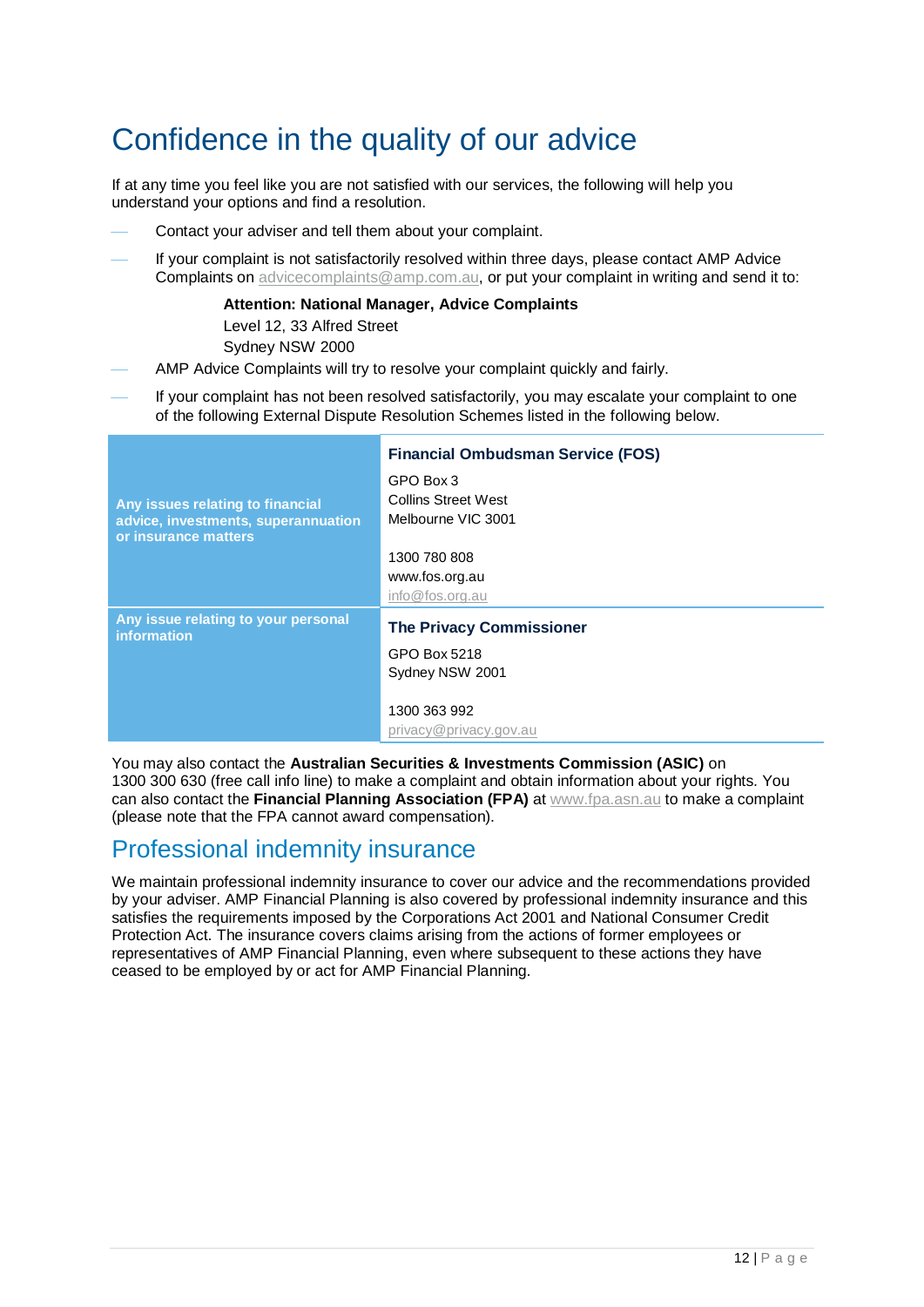# Your privacy

We are committed to protecting your privacy. Below we outline how we maintain the privacy of the information we collect about you.

# Privacy Collection Statement

As part of the financial planning process, we need to collect information about you. Where possible we will obtain that information directly from you, but if authorised by you we may also obtain it from other sources such as your employer or accountant. If that information is incomplete or inaccurate, this could affect our ability to fully or properly analyse your needs, objectives and financial situation, so our recommendations may not be completely appropriate or suitable for you.

We are also required under the Anti-Money-Laundering and Counter-Terrorism Financing Act (AML/CTF) 2006 to implement client identification processes. We will need you to present identification documents such as passports and driver's licences in order to meet our obligations.

We keep your personal information confidential, and only use it in accordance with our Privacy Policy. Some of the ways we may use this information are set out below:

- Your adviser and AMP Financial Planning may have access to this information when providing financial advice or services to you;
- Your adviser may, in the future, disclose information to other financial advisers, brokers and those who are authorised by AMP Financial Planning to review customers' needs and circumstances from time to time, including other companies within the AMP group;
- Your information may be disclosed to external service suppliers both here and overseas who supply administrative, financial or other services to assist your adviser and the AMP group in providing financial advice and services to you. A list of countries where these service providers are located can be found in the AMP Privacy Policy;
	- We may be disclosing your personal information to Phillipines for the purpose of Paraplanning.
- Your information may be used to provide ongoing information about opportunities that may be useful or relevant to your financial needs through direct marketing (subject to your ability to optout as set out in the AMP Privacy Policy);
- Your information may be disclosed as required or authorised by law and to anyone authorised by you.

Your adviser and AMP Financial Planning will continue to take reasonable steps to protect your information from misuse, loss, unauthorised access, modification or improper disclosure. You can request access to the information your adviser or AMP Financial Planning holds about you at any time to correct or update it as set out in the AMP Privacy Policy. The AMP Privacy Policy also contains information about how to make a complaint about a breach of the Australian Privacy Principles.

For a copy of AMP's Privacy Policy visit<http://www.amp.com.au/privacy> or you can contact us.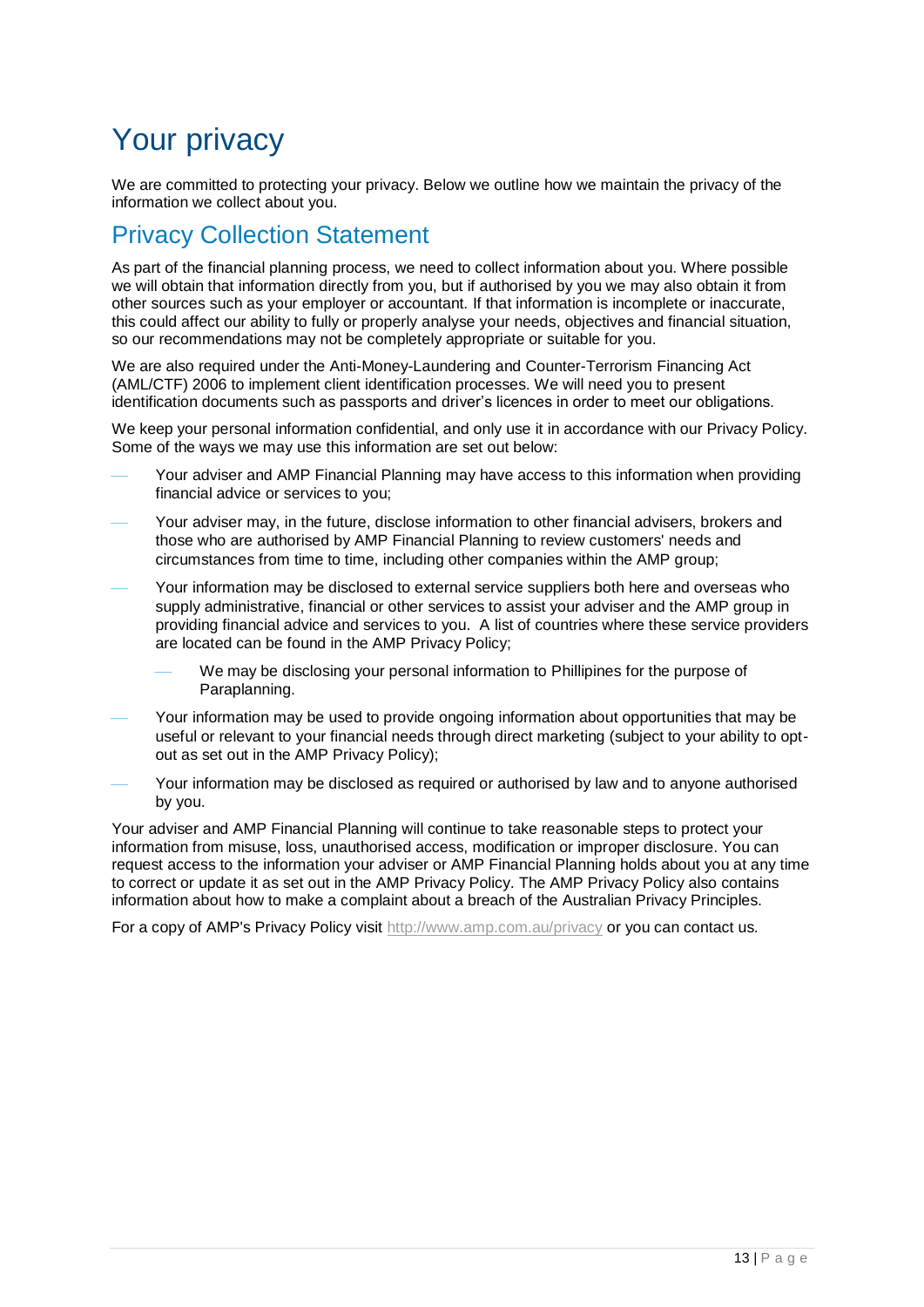# Our services for Managed Discretionary Accounts

We offer limited types of Managed Discretionary Account services (MDA services) within approved investment platforms. Through these services, you allow us to manage your investments for you, using our discretion and without obtaining your instructions before each transaction we undertake on your behalf. However, we do not (and we are not authorised to) open new accounts, withdraw funds or contribute funds to your investment.

#### **What are the risks associated with using the MDA service?**

By authorising us to make changes to your investments, you cannot claim we were not acting on your behalf if we acted within the authority given. Therefore, our acts bind you. It is important you understand what we are authorised to do and that you carefully read and understand the activities that you are authorising us to do on your behalf.

#### **How can you instruct us to exercise rights relating to the financial products in your portfolio?**

Generally, the financial products that we invest in on your behalf do not have any additional rights or entitlements attached to them. However, if there are, we will let you know. You can then instruct us how you wish us to proceed.

#### **Do you have to enter into a contract for us to provide MDA services?**

Yes. This MDA contract will set out the terms and conditions of the authority and also the investment program, which sets out how your money will be invested. We will agree and prepare the investment program for you based on your relevant personal circumstances, your financial objectives and your needs and review the program every 12 months.

#### **Will the investment program in the MDA contract comply with the law?**

If this is relevant, then the investment program set out in the MDA contract will comply with the law. The relevant law is Division 3 of Part 7.7 of the Corporations Act. The contract will also contain:

- statements about the nature and scope of the discretions we will be authorised and required to exercise under the MDA contract
- any investment strategy that is to be applied in exercising those discretions
- information about any significant risks associated with the MDA contract
- the basis on which we consider the MDA contract to be suitable for you, and
- warnings that the MDA contract may not be suitable to you if you have provided us with limited or inaccurate information. It will also specify that the MDA service may cease to be suitable for you if your relevant personal circumstances change.

#### **Do we provide custodial or depository services for your portfolio?**

We do not provide custodial or depository services. This means that you will either hold the investments in the portfolio, or the custodian nominated for that financial product will hold them.

This financial services guide complies with the ASIC Class Order 04/194.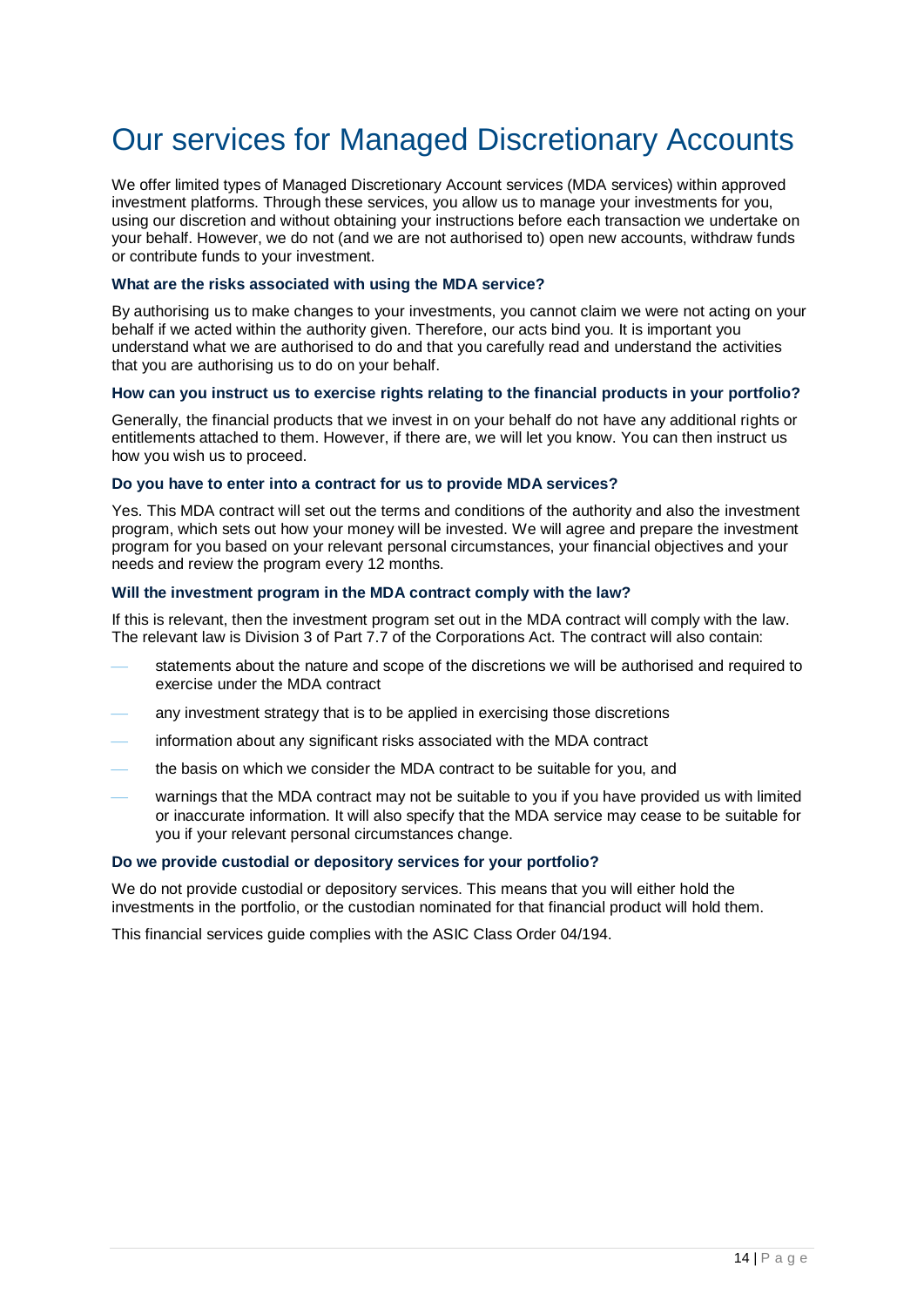# <span id="page-14-0"></span>Our Financial Advisers and Credit Advisers

# About David Wrightson

| <b>Qualifications</b>               | CERTIFIED FINANCIAL PLANNER™ Professional<br>Graduate Diploma in Financial Planning<br>Bachelor of Marketing and the Media |
|-------------------------------------|----------------------------------------------------------------------------------------------------------------------------|
| <b>Memberships</b>                  | Financial Planning Association of Australia<br><b>AMP Financial Planners Association</b>                                   |
| <b>Phone</b>                        | 08 6436 0000                                                                                                               |
| <b>Email</b>                        | advice@interwest.com.au                                                                                                    |
| Authorised representative number    | 336681                                                                                                                     |
| <b>Credit representative number</b> | 380985                                                                                                                     |

# The advice and services I can provide

I am authorised to provide the services listed in the Our advice and services section of this guide, except for the following:

Aged care

Should you require advice and services that extend beyond my authority I can refer you to a suitably qualified adviser.

I am also a Credit Representative of AMP Financial Planning and am authorised to provide credit advice regarding how to structure debt, suitability of existing loan structures and repayment options. If you require advice involving mortgages or other lending products, I can refer you to an Accredited Mortgage Consultant.

# How I am paid

I receive the following from our practice:

- salary
- dividends

I am an employee, a director and shareholder of Interwest Financial Services Pty Ltd and as such receive a salary plus dividends from Interwest Financial Services Pty Ltd.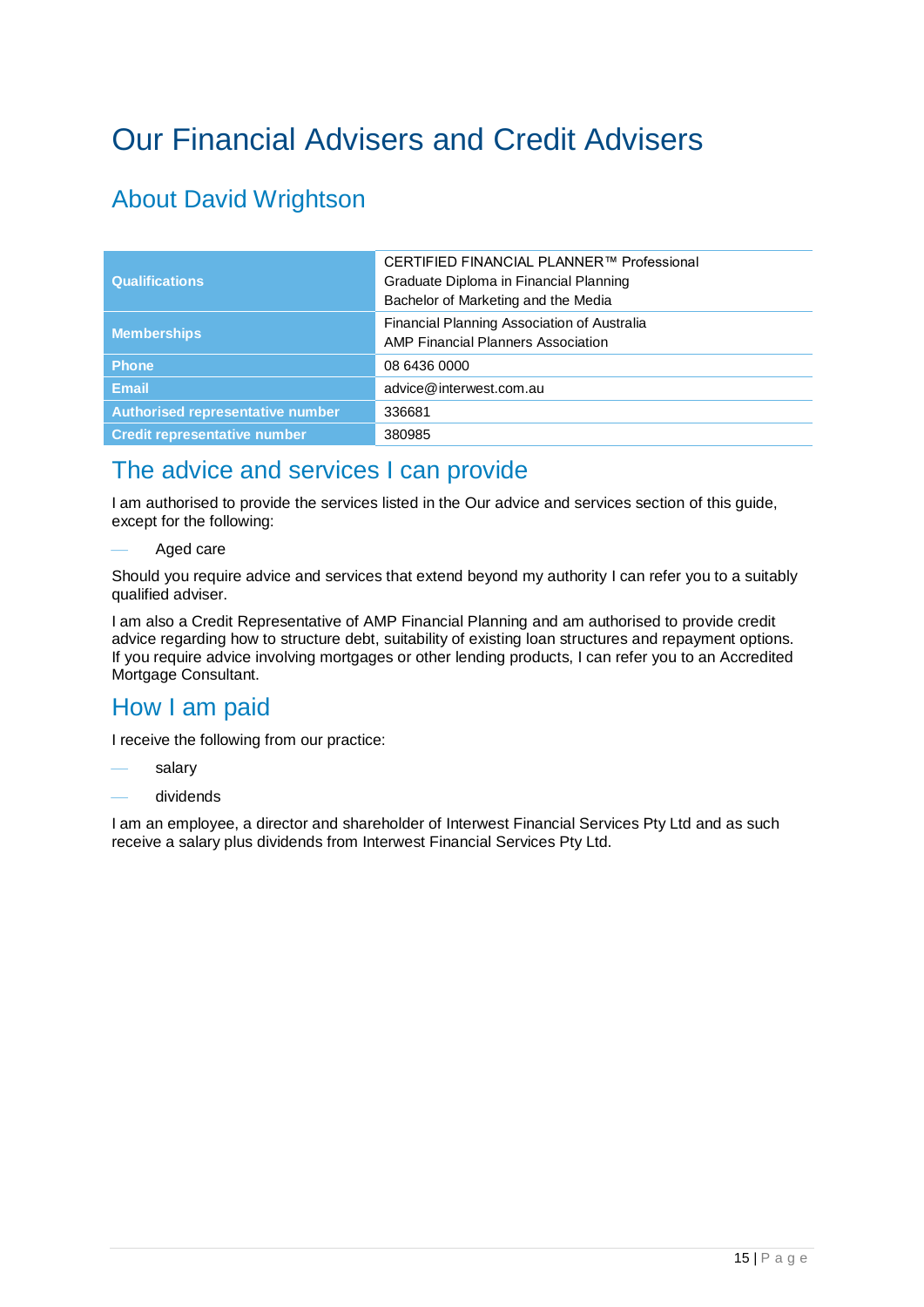# About Benjamin Walker

| <b>Qualifications</b>                   | Advanced Diploma of Financial Services (Financial Planning)<br>Bachelor of Science       |
|-----------------------------------------|------------------------------------------------------------------------------------------|
| <b>Memberships</b>                      | Financial Planning Association of Australia<br><b>AMP Financial Planners Association</b> |
| <b>Phone</b>                            | 08 6436 0000                                                                             |
| <b>Email</b>                            | advice@interwest.com.au                                                                  |
| <b>Authorised representative number</b> | 310392                                                                                   |
| <b>Credit representative number</b>     | 371809                                                                                   |

### The advice and services I can provide

I am authorised to provide the services listed in the Our advice and services section of this guide, except for the following:

Estate planning

Should you require advice and services that extend beyond my authority I can refer you to a suitably qualified adviser.

I am also a Credit Representative of AMP Financial Planning and am authorised to provide credit advice regarding how to structure debt, suitability of existing loan structures and repayment options. If you require advice involving mortgages or other lending products, I can refer you to an Accredited Mortgage Consultant.

# How I am paid

I receive the following from our practice:

- salary
- dividends

I am an employee, a director and shareholder of Interwest Financial Services and as such receive a salary plus dividends from Interwest Financial Services Pty Ltd.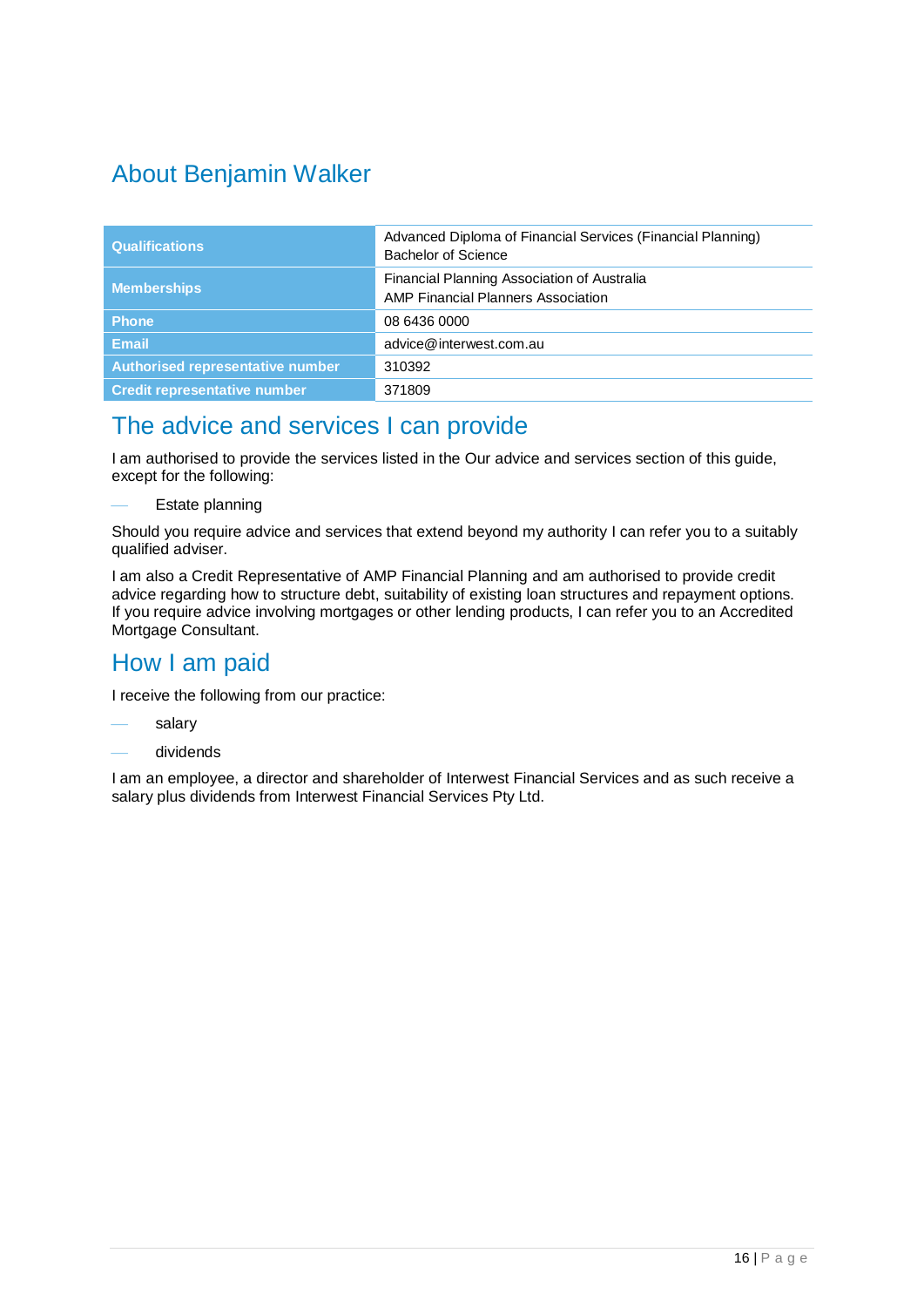# About Bryan Ho

| <b>Qualifications</b>               | Master of Applied Finance<br>Bachelor of Commerce |
|-------------------------------------|---------------------------------------------------|
| <b>Memberships</b>                  | AMP Financial Planners Association                |
| <b>Phone</b>                        | 08 6436 0000                                      |
| <b>Email</b>                        | advice@interwest.com.au                           |
| Authorised representative number    | 1234885                                           |
| <b>Credit representative number</b> | 479876                                            |

### The advice and services I can provide

I am authorised to provide the services listed in the Our advice and services section of this guide, except for the following:

- Aged care
- Employer super
- Estate planning
- Gearing and margin lending
- Self-managed super funds (SMSF)
- Investor directed portfolio services

Should you require advice and services that extend beyond my authority I can refer you to a suitably qualified adviser.

I am also a Credit Representative of AMP Financial Planning and am authorised to provide credit advice regarding how to structure debt, suitability of existing loan structures and repayment options. If you require advice involving mortgages or other lending products, I can refer you to an Accredited Mortgage Consultant.

### How I am paid

I receive the following from our practice:

salary

I am an employee of Interwest Financial Services Pty Ltd and as such receive a salary.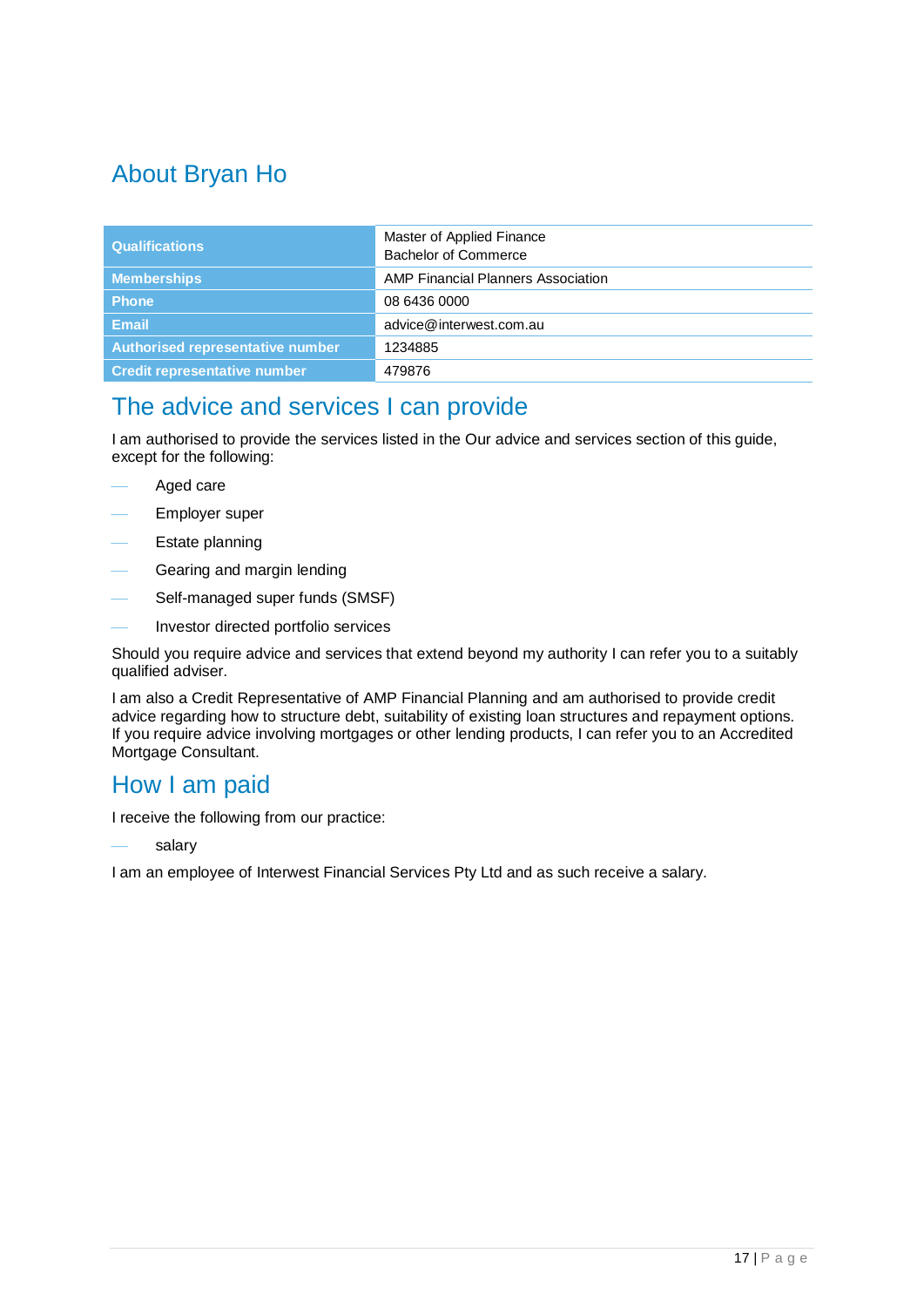# About Danny Truong

| <b>Qualifications</b>                   | Master of Financial Planning<br>Bachelor of Commerce [Acc/Fin] |
|-----------------------------------------|----------------------------------------------------------------|
| <b>Memberships</b>                      | <b>AMP Financial Planners Association</b>                      |
| <b>Phone</b>                            | 08 6436 0000                                                   |
| <b>Email</b>                            | advice@interwest.com.au                                        |
| <b>Authorised representative number</b> | 1234847                                                        |
| <b>Credit representative number</b>     | 479844                                                         |

### The advice and services I can provide

I am authorised to provide the services listed in the Our advice and services section of this guide, except for the following:

- Employer super
- Estate planning
- Gearing and margin lending
- Self-managed super funds (SMSF)
- Investor directed portfolio services

Should you require advice and services that extend beyond my authority I can refer you to a suitably qualified adviser.

I am also a Credit Representative of AMP Financial Planning and am authorised to provide credit advice regarding how to structure debt, suitability of existing loan structures and repayment options. If you require advice involving mortgages or other lending products, I can refer you to an Accredited Mortgage Consultant.

### How I am paid

I receive the following from our practice:

salary

I am an employee of Interwest Financial Services Pty Ltd and as such receive a salary.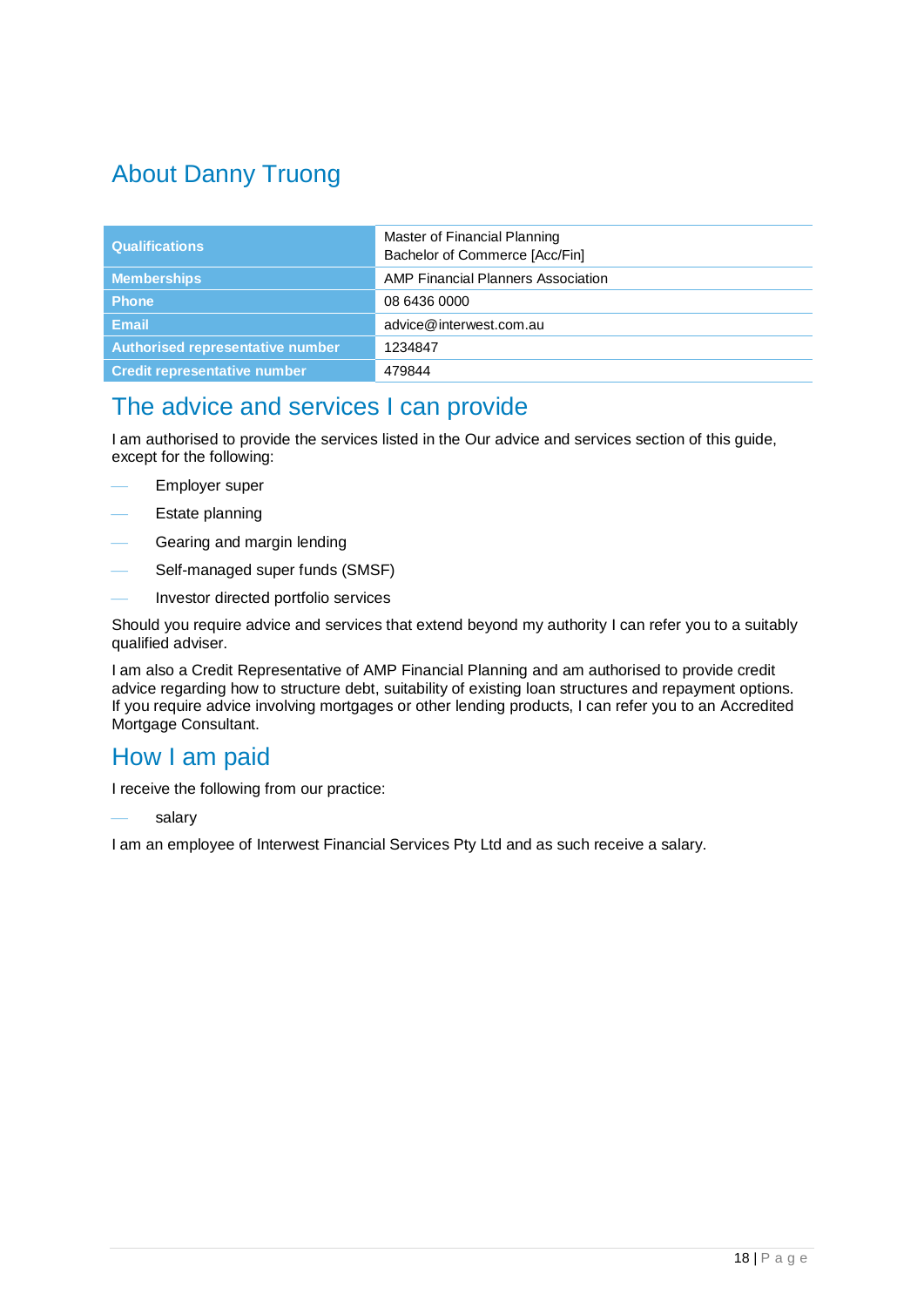# <span id="page-18-0"></span>Schedule of fees

These prices should be used as a guide only. We will discuss your individual needs and agree our fees with you. The actual agreed fees will depend on factors such as the complexity of your circumstances and goals and the scope of the advice.

### Initial service fees

These are fees paid when you have agreed to receive our advice:

| <b>Initial service</b>                                    | <b>Fee amount</b>                                                                                                                                                                                                                                                                                          |
|-----------------------------------------------------------|------------------------------------------------------------------------------------------------------------------------------------------------------------------------------------------------------------------------------------------------------------------------------------------------------------|
| Initial Interview Fee                                     | \$0.00                                                                                                                                                                                                                                                                                                     |
| Statement of Advice Preparation and Implementation<br>Fee | $$0-$15.000$                                                                                                                                                                                                                                                                                               |
| Insurance products only                                   | Where your requirements are limited to insurance<br>products only then your Statement of Advice fee may<br>be waived as brokerage may be payable to Interwest<br>from product issuers. All brokerage amounts that we<br>will be entitled to receive will be fully disclosed in the<br>Statement of Advice. |
| Transactions without our advice service                   | If we provide a transaction service at your request<br>without providing personal advice, the fee will be<br>determined by either an hourly rate of \$275 or any up-<br>front insurance commission received for providing that<br>advice.                                                                  |

### Ongoing service fees

We provide ongoing services to help you stay on track to meet your goals. The cost of these services are as follows:

| <b>Ongoing service</b>                                                                                                                                                            | Fee amount            |
|-----------------------------------------------------------------------------------------------------------------------------------------------------------------------------------|-----------------------|
| Service and Review Packages<br>We have varied packages available that will be tailored<br>to your needs and discussed with you when reviewing<br>your advice and recommendations. | Starting from \$3,000 |